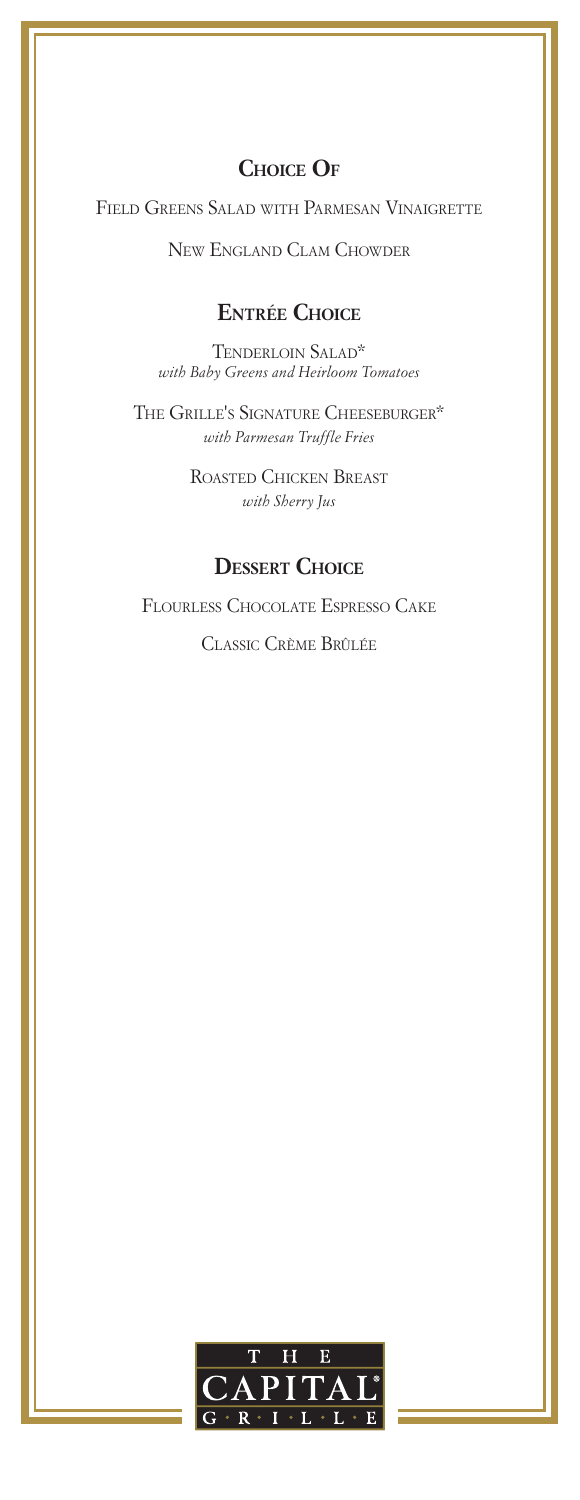# **Choice Of**

Wedge with Bleu Cheese and Smoked Bacon Field Greens Salad with Parmesan Vinaigrette

New England Clam Chowder

### **Entrée Choice**

Filet Mignon\* 8 oz

DRY AGED BONE-IN NY STRIP\* 14 OZ

*Additional Offerings | add* 12 Grilled Jumbo Shrimp, Maine Lobster Tail, Crab Oscar

> Roasted Chicken Breast *with Sherry Jus*

Seared Citrus Glazed Salmon\* *served over Haricots Verts*

#### **Chef's Suggestions** *Elevate your dining experience*

Sliced Filet Mignon with Roasted Wild Mushrooms\* | *add* 10

Dry Aged Bone-In Kona Crusted NY Strip\* 18 oz | *add* 10 *with Shallot Butter*

Double Cut Lamb Rib Chops | *add* <sup>15</sup>

### **Accompaniments**

Sam's Mashed Potatoes

Creamed Spinach

#### **Dessert Choice**

Chef's Selection of Housemade Desserts

# ~ THE GENEROUS POUR ~

7 wonders wines | 28